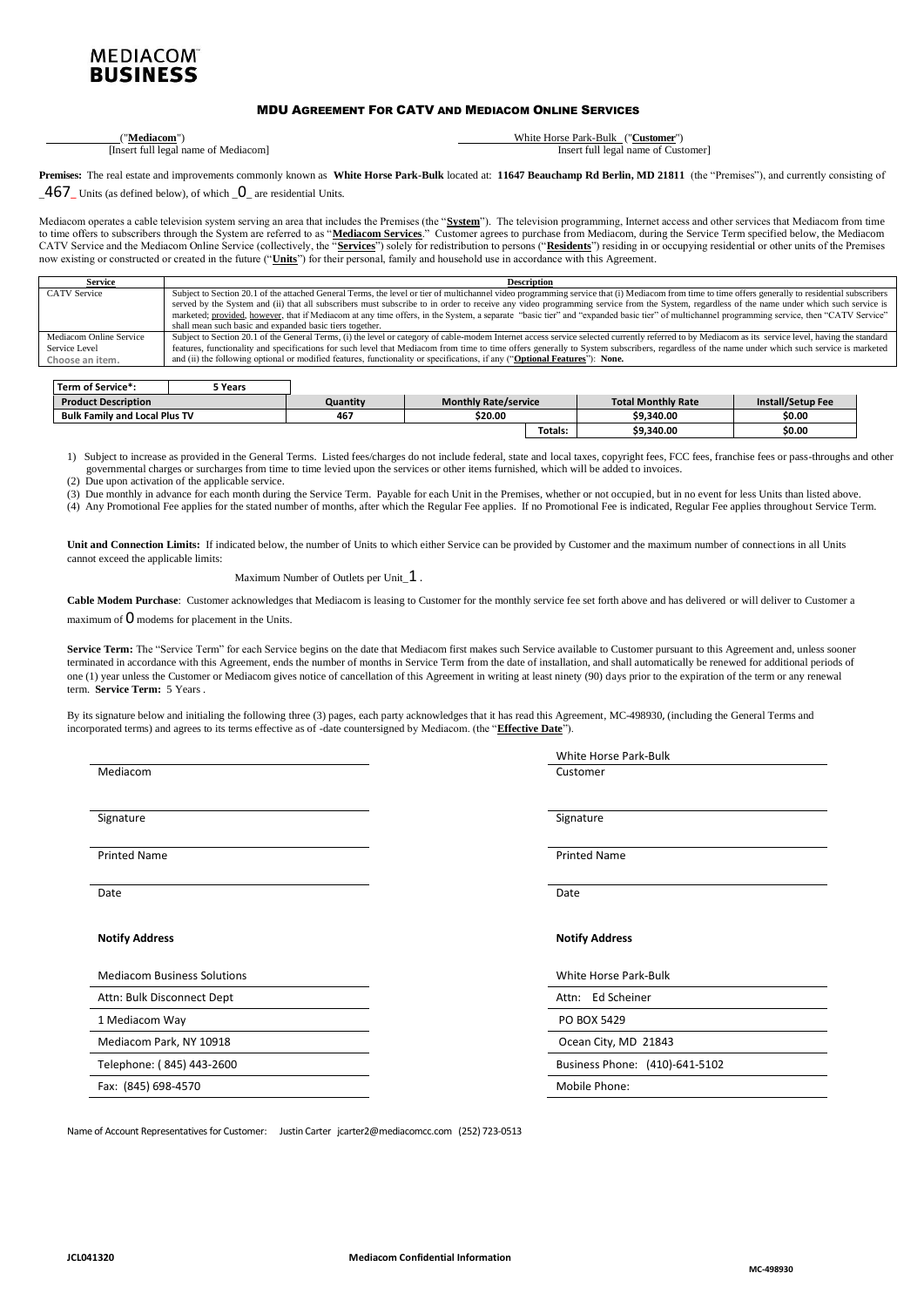## **MEDIACOM® BUSINESS**

### MDU AGREEMENT FOR CATV AND MEDIACOM ONLINE SERVICES—GENERAL TERMS

**1. Access to Premises**. Customer agrees to provide Mediacom all necessary or desirable access at all reasonable times to Units and other parts of the Premises, adequate secured space in the Premises for the cable, wiring, equipment (including by not limited to customer premises equipment) and other items supplied by Mediacom ("**Mediacom Facilities**") and adequate electrical power, climate control and protection against fire, theft, vandalism and casualty, to insure that non-Mediacom-supplied wiring, equipment and other items in the Premises are adequate and compatible with the Mediacom Facilities and to obtain all governmental and other third-party authorizations needed for access to and work on the Premises. Access shall be permitted 24 hours a day, seven days a week to deal with an outage or emergency. Mediacom is not responsible for the performance, maintenance or repair of equipment or other items it does not furnish.

**2. Purchase of Services; No Resale**. Other than Customer's provision of Service to Residents for personal, family and household use in accordance with this Agreement, Customer shall not, and shall not permit any Resident or other person to, (i) resell, distribute or provide any Service to any person(s), (ii) provide any Service in any common area of the Premises or location used for business, commercial or other nonresidential purpose or (iii) use any Service for any unlawful activity, engage in any unauthorized copying, taping, posting, downloading, sharing or other reproduction or dissemination of any third party's copyrighted or proprietary music, movies, television programming or other material or disable or interfere with any copy/retransmission protection technology contained in the signal of any programming service or otherwise used.

**3. Fees and Charges**. Customer agrees to pay Mediacom, when due, the Monthly Service Fee for each Service, all other fees and charges provided for in this Agreement and all federal, state and local taxes, copyright, FCC and franchise fees and pass-throughs and other governmental charges or surcharges from time to time levied upon Customer or Mediacom because of or based on the services or other items furnished. If Mediacom, at any time or from time to time, increases the monthly fee or charge for the System's full-rate residential customers for any service corresponding to a Service (or any component thereof) or for any related equipment, then the applicable Monthly Service Fee shall automatically and correspondingly increase as of the same date. All fees and other amounts may be billed and will be due in accordance with Mediacom's standard practices in effect from time to time. Overdue payments accrue interest at 1.5% per month or, if less, the maximum lawful rate. Customer shall reimburse Mediacom for its collection agency fees, attorneys' fees and other reasonable costs and expenses of collecting any overdue amount. Customer may charge Residents for any Service, but not more than Mediacom charges residential customers in the same community for comparable service. Customer shall be solely responsible for billing and collecting such charges and payment delays or defaults by Residents shall not affect Customer's payment obligations. The Monthly Service Fee for each Service includes the kind and level of support service, if any, that Mediacom normally provides without separate charge in the same community to residential customers receiving comparable service. Mediacom may charge the Resident or Customer for additional support service. If, for any period, support for the Premises exceeds that typical for similar customers, Mediacom may charge Customer an appropriate additional fee.

**4. Relationships With Residents**. Customer shall be solely responsible for entering into and performing all agreements and arrangements related to provision of any Service to Residents, including connecting or disconnecting the Service. Customer shall ensure that during the term of this Agreement, that Mediacom's CATV Service shall be available at each outlet that is or was connected to the Mediacom Facilities in each Unit. Customer must promptly notify Mediacom in writing of the name, Unit number and telephone number of each Resident receiving any Service and such other information as Mediacom may reasonably request. Customer shall promptly update such information. Usage of any Service by any Resident or other person in or through the Premises shall be subject to, and constitutes acceptance of, Mediacom's applicable subscription or customer agreement, terms, conditions and policies, as from time to time in effect and modified or replaced by Mediacom in its discretion ("**Subscriber Terms**"). Customer shall furnish a copy of the Subscriber Terms to each Resident and obtain and retain confirmation of acceptance, but they shall apply even if Customer does not do so. Continued use of any Service after any change to or replacement of the Subscriber Terms constitutes acceptance. Mediacom may suspend or terminate any or all Services to any Unit(s) or the Premises as a whole if Customer breaches this Agreement, if Mediacom believes in good faith that any user on the Premises may have violated any applicable Subscriber Terms or under any other circumstances stated in the Subscriber Terms. Users of any Service may be capable of accessing features or functions of such Service or other Mediacom Services that Mediacom makes available for an additional fee or otherwise on a restricted basis. Even if accessible, no person in any Unit may use any such feature, function or Mediacom Service without subscribing and paying for it, and Mediacom may charge Residents or Customer for unauthorized usage, plus interest at the rate per month stated in Section 3 above.

**5. Customer Premises Equipment**. If requested by Mediacom, Customer shall promptly replace customer premises equipment supplied by Mediacom that is installed in Units ("**CPE**") with substitute equipment and return the original equipment to Mediacom unless it is equipment that Customer has purchased and paid for in full ("**Purchased Equipment**"). If Mediacom upgrades or otherwise changes the kind of required CPE generally throughout the System, then it may increase the applicable Monthly Service Fee by the amount of any increased charge for the newly required item (and for any integrated services) that it from time to time applies generally within the System. For example, but without limitation, if Mediacom intends to replace analog converters with digital converters that have a higher monthly rental fee, then Mediacom may require Customer to install the digital converter in all Units and increase the Monthly Service Fee for the CATV Service by the increased charge for the digital converter. On the date that the Service Term ends

for any reason, Customer shall retrieve all CPE from the Units and promptly return it and any other CPE in Customer's possession or control (other than Purchased Equipment) to Mediacom. Customer is solely responsible for installing and connecting in the Units all equipment or devices necessary for Residents to use any Service. Except as expressly and specifically provided in this Agreement, Mediacom shall not be obligated to supply any television set, computer, converter, modem, Ethernet card or other equipment or device.

**6. User Software**. (a) If a Service requires installation or use of software that Mediacom or its licensor supplies ("**Software**"), Mediacom may provide it directly to Residents or furnish a master copy from which Customer shall make copies for Residents. If Mediacom furnishes a master copy, then Customer shall have a limited, personal, non-exclusive, revocable and non-transferable license to make copies of the Software solely for provision to Residents for the purpose of using the relevant Service in accordance with by this Agreement, provided that Customer is not in breach of this Agreement and such Residents comply with the Subscriber Terms. Use of Software by any Resident or other person shall be governed by the Subscriber Terms for the relevant Service and this Section. Ownership of any Software and all associated intellectual property rights shall remain solely with Mediacom or its licensor, as applicable. All rights not specifically granted to Customer herein are reserved to Mediacom or its licensor. Any reproduction, redistribution or use of the Software not expressly permitted by this Section is prohibited. Software related to any Service may only be installed and used on authorized computers or other equipment located within a Unit authorized to receive that Service, and only if the Resident has accepted and agreed to the Subscriber Terms. Software for the Mediacom Online Service may be installed and used only on one computer per cable modem in a Unit. Mediacom is not obligated to develop or furnish any correction, enhancement, upgrade, new version or replacement of any Software, but if it elects to do so, then such item shall also be "Software." **Customer represents and warrants that Customer is not an agency, authority or instrumentality of the U.S. Government.**

(b) If Mediacom furnishes Customer with a master of any error correction, enhancement, upgrade, new version or replacement of any Software, Customer shall promptly make and provide copies to authorized Residents for their use as provided herein. Mediacom shall not be responsible or liable if any Service is not available or malfunctions because of Customer's failure to provide copies to Residents, Residents' failure to properly install or use Software or defects in copies made by Customer. All license and rights with respect to Software automatically terminate when this Agreement or the Service Term expires or is terminated. Upon Mediacom's request, Customer must return all copies of the Software in its possession or control and cause all Residents to uninstall and destroy all copies, including backup copies.

**7. Ownership**. The Mediacom Facilities, including all CPE (excluding Purchased Equipment), Software and other items furnished by Mediacom to Customer or Residents, shall remain the personal property of Mediacom and shall not become a fixture to the Premises. Without limiting the generality of the foregoing, Mediacom retains ownership of all "cable home wiring" (within the meaning of 47 CFR § 76.5(ll)) and all "home run wiring" (within the meaning of 47 CFR § 76.800(d)) at all times before and after the expiration or termination of this Agreement. The demarcation point for cable home wiring within any Unit shall be at a point at (or about) 12 inches outside of where the cable enters the Unit or as otherwise may be prescribed by applicable law. Customer shall not directly or indirectly create, incur, assume or suffer to exist any security interest, mortgage, attachment, levy or other lien, charge or encumbrance of any kind on or with respect to any of the Mediacom Facilities or any other Mediacom property. For the sake of certainty, but without limiting the scope or generality of the foregoing or of any easement, licensee or right granted to Mediacom in this Agreement or any separate easement or other agreement, the parties acknowledge that the easements, licenses and rights granted to Mediacom include the right to install, keep and maintain cable home wiring and home run wiring and other cable, wiring and equipment in and leading to any and all Units, all of which will continue to be the property of Mediacom (other than Purchased Equipment), in each case whether or not such Unit or Units are receiving any service from Mediacom or such wiring, cable or equipment is otherwise being used.

**8. Certain Obligations of Customer**. Customer shall take reasonable steps to protect the Mediacom Facilities and all other property of Mediacom from damage, loss or theft while in any Unit or elsewhere on the Premises and shall pay the reasonable costs of repairing or replacing any item suffering such loss, theft or damage not caused by Mediacom. Customer shall not, and shall not permit any Resident or other person to, (i) interfere with provision of Mediacom Services or disturb, alter, disconnect, move or interfere with any of the Mediacom Facilities or grant any easement or right that could have any such effect, (ii) attach, connect, interconnect, install or place any equipment, cable, wire, fiber or other item to, with, through or in any Mediacom Facilities or any related conduits, racks, lock boxes, connection boxes, distribution frames or similar items or (iii) use any of the Mediacom Facilities in any manner or for any purpose except as expressly authorized by Mediacom in writing. Notwithstanding any other provision of this Agreement,

if, under any circumstance by express action, inaction or operation of law, Customer shall obtain ownership, control, use or any other right or interest in all or any portion of Mediacom's Facilities at any time before, during or after the expiration or termination of this Agreement, Customer shall promptly transfer or be deemed to have transferred any such right of ownership, control, use or any other right or

Customer Initials: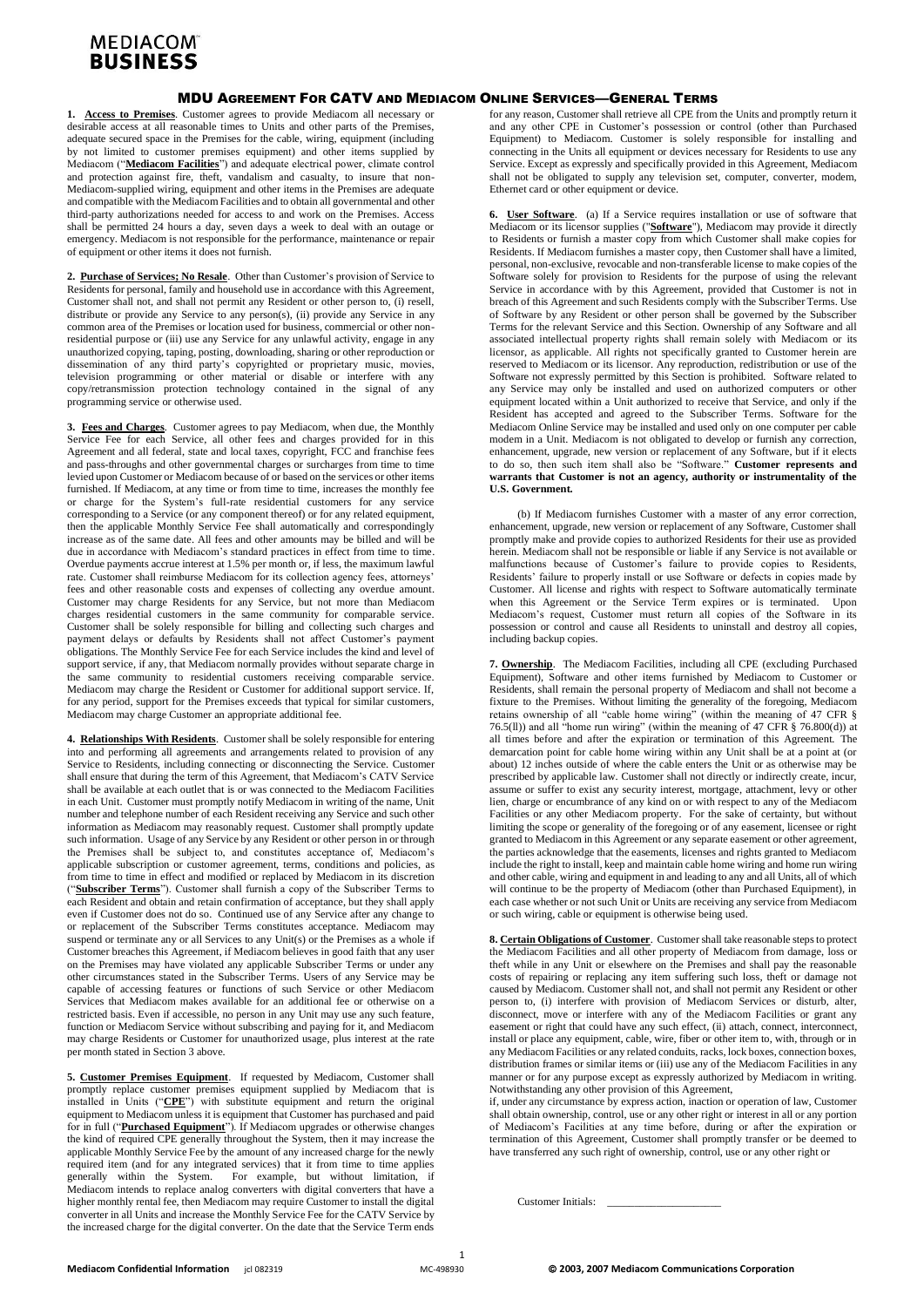# **MEDIACOM BUSINESS**

interest to Mediacom, If such transfer by Customer to Mediacom is prohibited or restricted in any material manner by applicable law, as determined in Mediacom's

sole discretion, then Customer, at Mediacom's sole option, shall grant to Mediacom an indefeasible right to use

all or any portion of Mediacom's Facilities that are under Customer's control or ownership. Customer shall give Mediacom at least three business days' notice of work on the Premises that could (even if performed carefully) damage or interfere with the operation of the Mediacom Facilities and cause it to be performed according to Mediacom's reasonable instructions designed to prevent any such damage or interference.

**9. Alternative Providers**. Unless provided otherwise by applicable law, during the Service Term Customer shall have the right to provide itself or authorize no more than one third party to provide over facilities other than Mediacom's Facilities video services of the type offered by Mediacom. To the maximum extent permitted by applicable law, Customer agrees that during the Service Term, Customer shall not (i) operate or install or permit operation or installation on the Premises of any wireline or wireless distribution or transmission equipment, cable, wire, fiber or system for high-speed Internet access, IP telephony or other non-video service offered over the System from time to time (collectively "Non-Video Service"); (ii) offer, provide or assist any third party in offering or providing any Non-Video Service; (iii) purchase any Non-Video Service for provision to Units from any source other than Mediacom or enter into any agreement or arrangement by which Residents may obtain any Non-Video Service from any other source; or (iv) require, induce or encourage Residents to obtain any such service from any source other than Mediacom or endorse or recommend any such service of another source. To the maximum extent permitted by applicable law, Customer agrees that during the Service Term, Customer shall not (i) use or permit the use of Mediacom's Facilities for the provision, transmission, transportation, delivery or offering of any television programming, high-speed Internet access, IP telephony or other service of any kind offered through the System from time to time, or (iv) require, induce or encourage Residents to obtain any such service from any source other than Mediacom or endorse or recommend any such service of another source or provide any type of marketing support, direct or indirect, or access to the Premises for marketing purposes to providers or agents, contractors, employees or representatives of any such services. Customer represents and warrants that no such equipment or system is currently located on or at the Premises and that no third party is providing, or has the right to provide, any such service to Units under any agreement, contract or license granted by or with the consent or acquiescence of Customer.

**10. Termination**. If either party materially breaches its representations, warranties, covenants, agreements or obligations under this Agreement, the other party may terminate this Agreement upon at least thirty days' prior written notice, unless such breach is cured within the notice period. If the breach is of such a nature that it cannot reasonably be cured within the notice period, but it is curable and the party in breach promptly begins and diligently continues to cure it, there shall be a reasonable additional period to complete the cure. Failure by Customer to make any payment due or a breach of Section 2, 6, 7, 8, 9 or 20.11 of this Agreement shall constitute a material breach that shall not be curable. Initial and continued availability of any Service is conditioned upon compliance by Customer with this Agreement, including all incorporated terms, and completion by Mediacom of the necessary and desirable construction, installation and other work. Mediacom may terminate its obligation to activate or provide any Service if it encounters unanticipated or higher than expected costs or expenses. Mediacom, in its discretion, may terminate this Agreement in whole or as to one or more Services at any time upon at least 60 days' prior written notice.

**11. Effects of Termination.** Upon expiration or termination of any Service or this Agreement for any reason (i) Customer must pay all accrued and unpaid fees and charges; (ii) Mediacom's access rights granted above shall continue for the period reasonably required (but in no event less than 120 days) for Mediacom to recover its property from the Premises; (iii) Customer and Residents must return all Mediacomfurnished equipment, software or other items (except Purchased Equipment) in good condition, ordinary wear and tear resulting from proper use excepted; (v) Mediacom and its affiliates shall have the right (but not the obligation) to directly market, provide and support any and all Mediacom Services (including any Service) to Residents, on an individual subscriber basis, independently of Customer, and shall also have the right to reasonable access to and use of the Premises for such purposes; (vi) subject to all applicable limitations and exclusions, all rights or remedies arising out of a breach of this Agreement shall survive for the applicable statute of limitations; and (vii) the provisions of this Agreement which state that they survive or which reasonably should be expected to survive expiration or termination (including any provisions relating to disclaimers, limitations or exclusions of warranties and liability, confidentiality or indemnification) shall survive indefinitely.

**12. WARRANTY DISCLAIMER.** To the maximum extent permitted by law, Mediacom disclaims all warranties not expressly and specifically set forth herein, whether express or implied, including any warranty of merchantability or fitness for a particular purpose, that Mediacom's systems, equipment, software or services will be free of errors, outages or defects, as to upstream or downstream transmission speed or arising from course of dealing or practice.

**13**. **Outages, Etc.** Mediacom shall not be liable for any outage, loss of functionality, interruption, deficiency in quality, speed or reliability of or other defect or deficiency in any Service (an "outage or defect") or any consequence that, directly or indirectly, in whole or in part, is caused by or results from any force majeure event or any act or omission of Customer, any Resident or any other third party. If any outage or defect is caused solely by the willful misconduct or gross negligence of an authorized employee or agent of Mediacom, then Mediacom's sole liability and responsibility shall be (i) to use commercially reasonable efforts to correct the problem within a

reasonable time and (ii) if such outage or defect causes the Service to be unavailable to all or substantially all of the Units for twenty-four consecutive hours or more, to allow Customer a credit against future Monthly Service Fees for such Service equal to one-thirtieth of the per-Unit Monthly Service Fee for each affected Unit for each period of twenty-four consecutive hours of interruption, with a maximum of three credits in any calendar month. This Section supplements, and does not supersede, modify or otherwise affect, any other exclusions, disclaimers or limitations of liability in this Agreement.

**14. NO CONSEQUENTIAL DAMAGES.** To the maximum extent permitted by law, Customer agrees that none of the Mediacom Parties shall be liable (whether based on contract, warranty, negligence, strict liability or other legal or equitable theory or cause of action) for any indirect, incidental, consequential, reliance, special or punitive damages (or similar damages, however denominated) directly or indirectly arising out of, resulting from or relating to this Agreement or its subject matter, performance, nonperformance or breach, any of the Mediacom Facilities or any Mediacom Service, even if aware that they could result. This Section shall survive failure of any other disclaimer, exclusion or limitation or a finding of failure to provide an effective remedy. "Mediacom Parties" means Mediacom and its stockholders, partners, members, affiliates, directors, officers, employees, contractors, agents or representatives.

**15. LIMIT ON DIRECT DAMAGES.** To the maximum extent permitted by law, Customer agrees that none of the Mediacom Parties shall be liable (whether based on contract, warranty, negligence, strict liability or any other legal or equitable theory or cause of action) for damages directly or indirectly arising out of, resulting from or relating to this Agreement or its subject matter, performance, nonperformance or breach, any of the Mediacom Facilities or any Mediacom Service in an amount that is, in the aggregate, for any and all persons and any and all claims, in excess of the lesser of (i) the Monthly Service Fees actually paid to Mediacom by Customer during the three months ended most recently before the date liability for such damages arose or (ii) Five Hundred Dollars.

**16. ESSENTIAL ELEMENT OF THE BARGAIN**. Each of the parties waives any claim for damages or costs excluded under this Agreement or in excess of any limit contained in this Agreement. The provisions of Sections 12, 13, 14 and 15 and this Section 16 are essential elements of the bargain reflected in this Agreement and the parties intend for them to be strictly enforced. If, in a final decision of a court having jurisdiction (not subject to further appeal), it is nonetheless held that any of the disclaimers, exclusions or limitations contained herein may not be enforced, then in such jurisdiction the liability of Mediacom (or any of the other Mediacom Parties) to any and all persons for any and all claims shall be limited to the smallest amount permitted by applicable law.

**17. Indemnification.** Customer agrees to indemnify, defend and hold harmless each of the Mediacom Parties for, against and from any and all claims, demands, damages, losses, penalties, actions, proceedings, costs and expenses, including attorneys' fees, directly or indirectly arising out of, resulting from or relating to (i) Customer's breach of this Agreement, (ii) injury to person or property or loss of life or property resulting from the condition or use of the Premises, unless directly caused by the gross negligence of Mediacom or its contractors, agents or representatives while acting within the scope of their employment, (iii) damage or loss to Mediacom or its affiliates or the Mediacom Facilities caused in whole or in part by Customer or any of its contractors, agents or representatives or any Resident or other person in any Unit, (iv) noncompliance with any of the Subscriber Terms by any Resident or other user of any Service or (v) any other act or omission of Customer or any of its contractors, agents or representatives.

**18. Liquidated Damages.** The parties agree that it would be exceedingly difficult to accurately measure the damages from Customer's breach of its obligation to purchase any Service for the full Service Term or obligations under Section 9. In the event of any such breach, Mediacom, in addition to exercising its termination rights, may elect as a remedy payment by Customer to Mediacom, as liquidated damages and not as a penalty the product of 75% of the combined Monthly Service Fees for the Services multiplied by the number of months remaining in the Service Term.

**19. Arbitration.** (a) By written notice to Customer, Mediacom may elect, in its discretion, to require binding arbitration of any legal or equitable claim or dispute (a "Claim") that directly or indirectly results from, arises out of or relates to this Agreement. If an action or proceeding relating to a Claim has been initiated, an election by Mediacom to require arbitration of such Claim must be given within 90 days after Mediacom is properly served with process in such action or proceeding. Mediacom may withdraw any election made at any time before the arbitration begins. Any arbitration shall be: (i) conducted before a single arbitrator under the procedures and rules stated in this Section and the Commercial Arbitration Rules of the American Arbitration Association (the "AAA") that are in effect at the time the arbitration is initiated (with the rules in this Section governing if there is a conflict with such AAA rules); (ii) limited solely to the Claim as to which Mediacom has elected arbitration; and (iii) based on written submissions of the parties and the documents relating to the Claim, unless either party requests use of the AAA's telephone or in-person procedures. Each party shall have the right to be represented by counsel. Any arbitration and its results shall be kept confidential, except as required by law or to enforce the award.

 (b) The arbitrator shall strictly enforce this Agreement and may not modify its terms. The arbitrator's decision is final and binding on all parties and may be enforced in any federal or state court with jurisdiction. The arbitrator may award only damages or costs specifically permitted by this Agreement which are supported by admissible evidence and must apply all exclusions, disclaimers and limitations of liability contained herein.

Customer Initials:

1